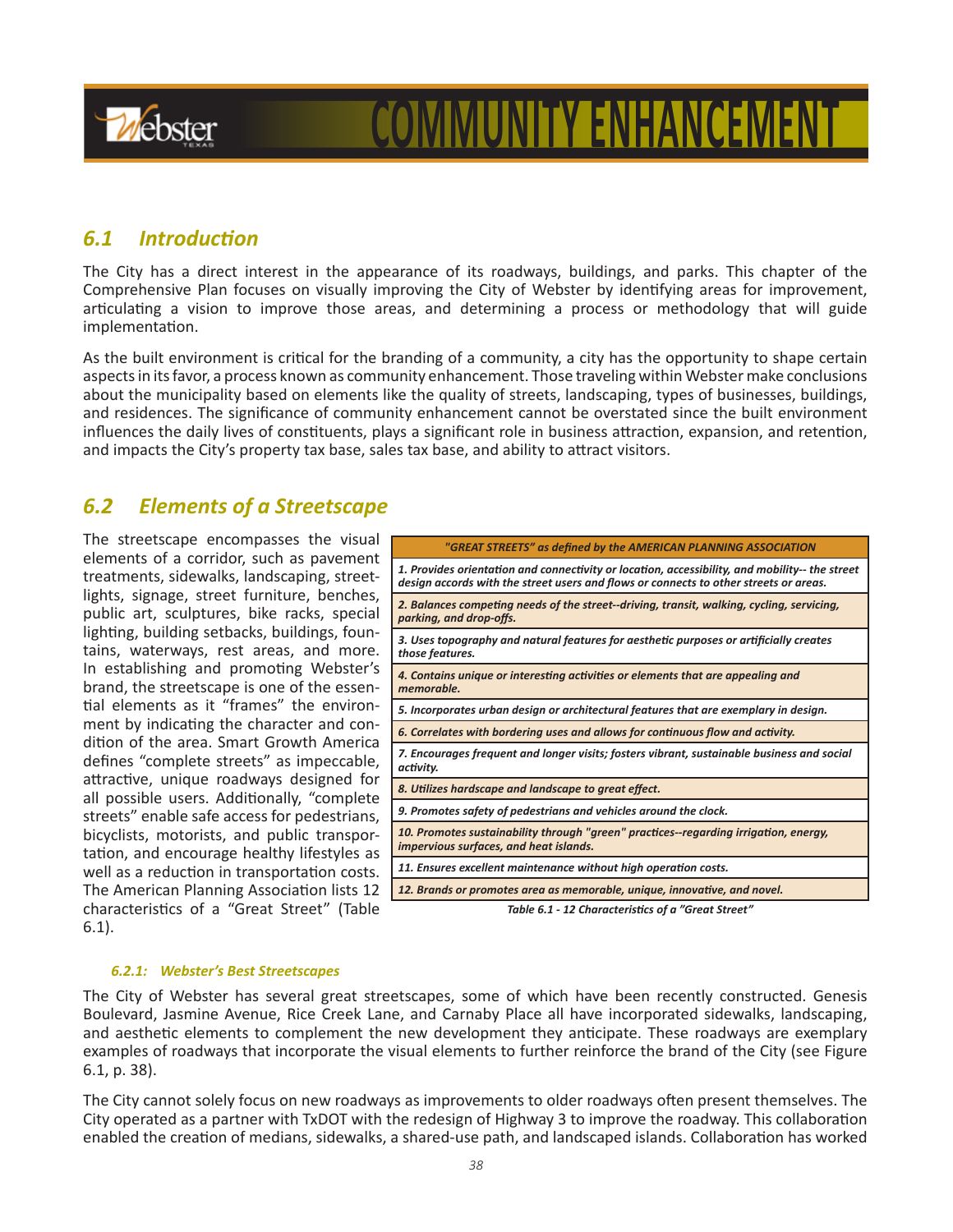

*Figure 6.1 - Great streetscapes - Jasmine Avenue and Genesis Boulevard*

well on other roadway projects such as Bay Area Boulevard and Medical Center Boulevard through our partnership with Harris County. These corridors feature landscaped medians, stately palms and oaks, sidewalks, streetlights, and vibrant businesses. Bay Area Boulevard is a vibrant retail district with its array of top-notch full-service, fastcasual, and quick-serve restaurants, successful retailers, hotels, and office buildings. Bay Area Boulevard is both pedestrian and automobile friendly, accommodating over 100,000 vehicles daily. Medical Center Boulevard is the premier corridor for Webster's substantial medical center. This corridor, both pedestrian and automobile friendly, features an elevated walkway over Medical Center Boulevard connecting HCA Houston Healthcare Clear Lake with The Heart Hospital at HCA.

## *6.3 Complete Street Policy*

The goal of the "Complete Streets" movement is to ensure that all users of a transportation network are accounted for during the construction of roadway improvements. Although safety is a major component of this plan, roadways must also be designed for social, economic, and environmental practices to create an amenity for the community. NASA Parkway would benefit from a complete redesign incorporating "Complete Streets" principles. (Table 6.2).

| <b>Complete Streets Principles</b>                                      |
|-------------------------------------------------------------------------|
| • Provide for sidewalks and design for bikes.                           |
| • When possible have convenient street parking.                         |
| • Incorporate street trees and landscaping.                             |
| • Ensure safety of all users.                                           |
| • Create a connection to businesses and pedestrians.                    |
| • Provide context for street design.                                    |
| • Consider street lighting, artistic elements and pedestrian amenities. |

*Table 6.2 - Complete Streets Principles*

## *6.4 NASA Parkway*

Elected and appointed officials, constituents, and staff have attempted through the years to enhance NASA Parkway from an older, less attractive, disjointed corridor into a vibrant, upscale, attractive, thematically unified roadway. This effort to improve NASA Parkway is reinforced by the completion of the NASA Parkway Revitalization Plan, a mixed-use development plan. The goal of achieving redevelopment on NASA Parkway, one of the oldest corridors of the City, remains a substantial challenge. Though the goal is attainable, it will be both costly and time intensive. (Figure 6.2).



*Figure 6.2 - NASA Parkway, circa 2000 and today*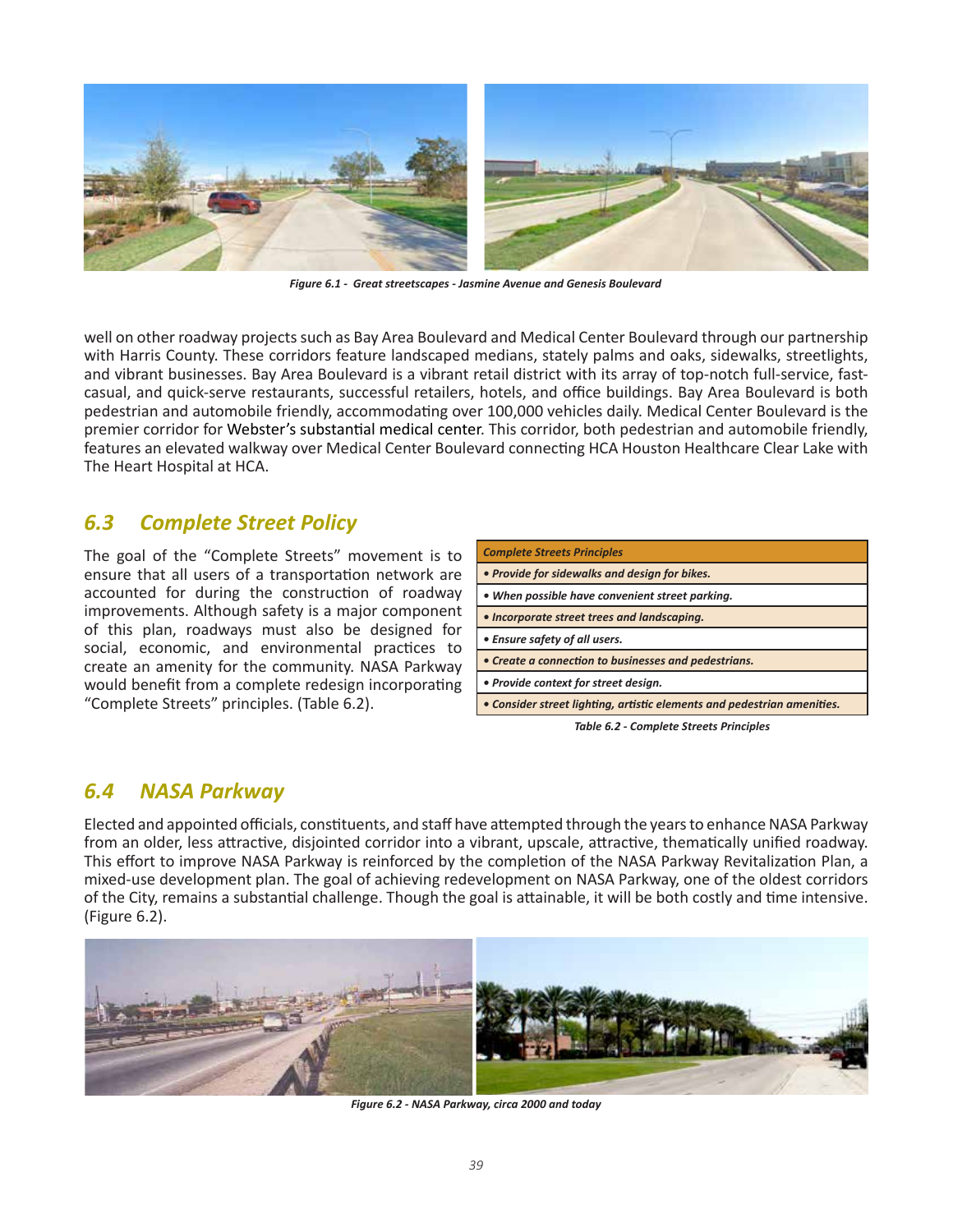#### *6.4.1: NASA Parkway Enhancement Priorities*

- 1. Perform a capital improvement project that designs a visually appealing corridor with pedestrian amenities, pavement enhancements, and a median.
- 2. Consider innovative ideas, such as a road diet, which utilizes existing rights-of-way to maximize multi-modal activities, or widening the street, thereby adding more options to accommodate an esplanade, turn lanes, wider sidewalks, and enhancements.
- 3. Increase pedestrian walkways, accommodate public gathering areas, and incorporate public parking lots on side streets.
- 4. Continue to work with TxDOT, HGAC, and other organizations.
- 5. Consider a management district that can assess properties within a defined area for the sole purpose of improving the district for economic and community development.
- 6. Provide an event on NASA Parkway that brings people to the street and shows the potential for gathering.

## *6.5 Regional Projects Incorporating Streetscape Improvements*

The future of Webster's major roadways is tied to economic and community development, as corridor enhancements require capital investment. Regional examples for transforming focused areas or districts, including their corridors, are prevalent within the Greater Houston Metropolitan Statistical Area. In the case of Nassau Bay Town Center and Greater East End, the roadways were revitalized, modernized, and transformed in concert with new development.

#### *6.5.1: Nassau Bay Town Square*

The City of Nassau Bay initiated an economic development project called Nassau Bay Town Square, a 31-acre mixed-use development. Started in 2008 with the creation of a management district, the area features a 313-unit luxury apartment complex, a 176-room Marriott Hotel, the Saturn One Office Building, extensive retail-commercial venues, and new city hall facilities. Future projects planned within the district include 600,000 square feet of office space, 73,000 square feet of retail, and a 27,000 square foot conference center.

A project of this caliber, totaling \$150 million in new investment, requires a substantial amount of infrastructure improvements, including the design of streets, utilities, landscaping, and other relevant site work. In particular, Saturn Lane features a 210-foot long linear park that is within the 60-foot right-of-way. The



*Figure 6.3 - Nassau Bay Town Square*

linear park includes water features, aerospace themed public art, sidewalks with quality pavers, and superior landscaping. This public/private partnership project, with its elevated design standards, constitutes a high-quality master plan development. This project represents a significant improvement for the Nassau Bay community, revitalizing a stagnant commercial and office area in the city. The primary piece to the success of this project was the establishment of the NASA Area Management District. This management district assesses properties within a defined area for the purpose of improving and fostering economic development. The Nassau Bay Town Square is vigorously filling up its retail space with new restaurants, leasing office space, and generating additional traffic and sales tax in the City of Nassau Bay (Figure 6.3).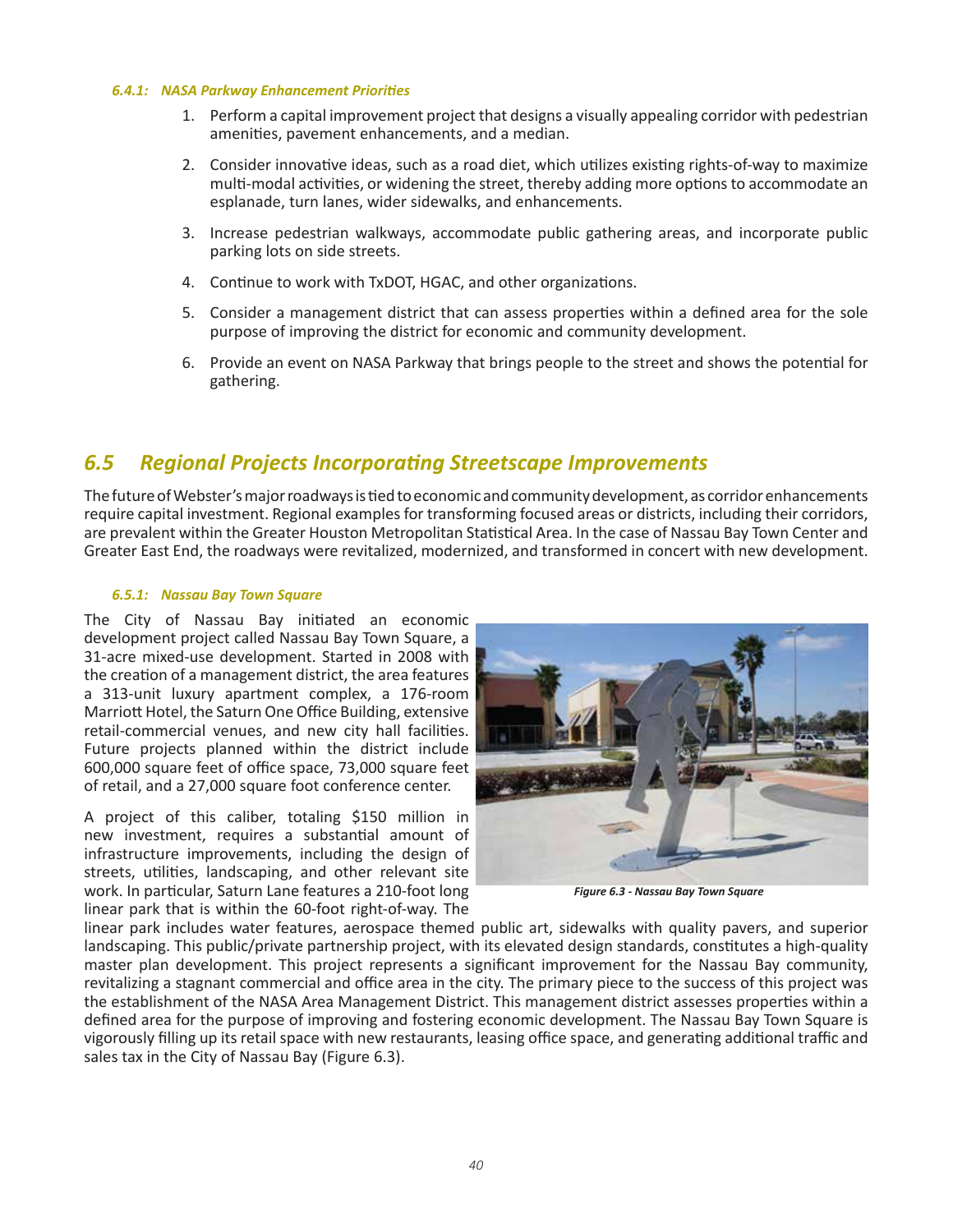#### *6.5.2: Greater East End Navigation Street Improvements*

The Greater East End, located east of downtown Houston with major corridors such as Navigation Boulevard and Harrisburg, initiated a revitalization project through a management district created in 1999. Although this warehouse and commercial district flourished before the 1980s, it was in dire need of investment and transformation. The Greater East End Management District has been instrumental in leveraging a \$5 million grant to transform Navigation Boulevard, which is the primary corridor for business.

Components of the Navigation Boulevard transformation include artistic enhancements, including decorative benches, public art, bike racks, special pavers, thematic trash receptacles, solar lighting, a linear park, and attractive landscaping. Effects of the management district improvements include increased private investment, business recruitment, and creation of a community gathering place. New businesses such as El Tiempo Cantina, Walmart, CVS, and Tout Suite Coffee House bring a significant return on investment to an area that was formerly distressed, resulting in nearly 100,000 people residing in this area now. The Greater East End, with its historical ties to the port, railroad, and oil industry, retained vestiges of its remarkable past through the various design elements of their streetscape and revitalized the defunct warehouse and commercial district into a unified, vibrant, attractive, and safe district. Without the proactive creation of the management district, it is unlikely that the transformation of the Greater East End would have happened (Figure 6.4).



*Figure 6.4 - Houston East End, Navigation Boulevard*

# *6.6 Gateway Signage*

While there are many methods of branding a municipality, one of the more compelling methods is through the use of gateway signage. When gateway signage is installed on major corridors (entrances and exits of the City), identifying community themes are reinforced for residents, commuters, and visitors. Webster features gateway monuments on Bay Area Boulevard, Egret Bay Boulevard, Highway 3, and NASA Parkway (Figure 6.5, p. 41).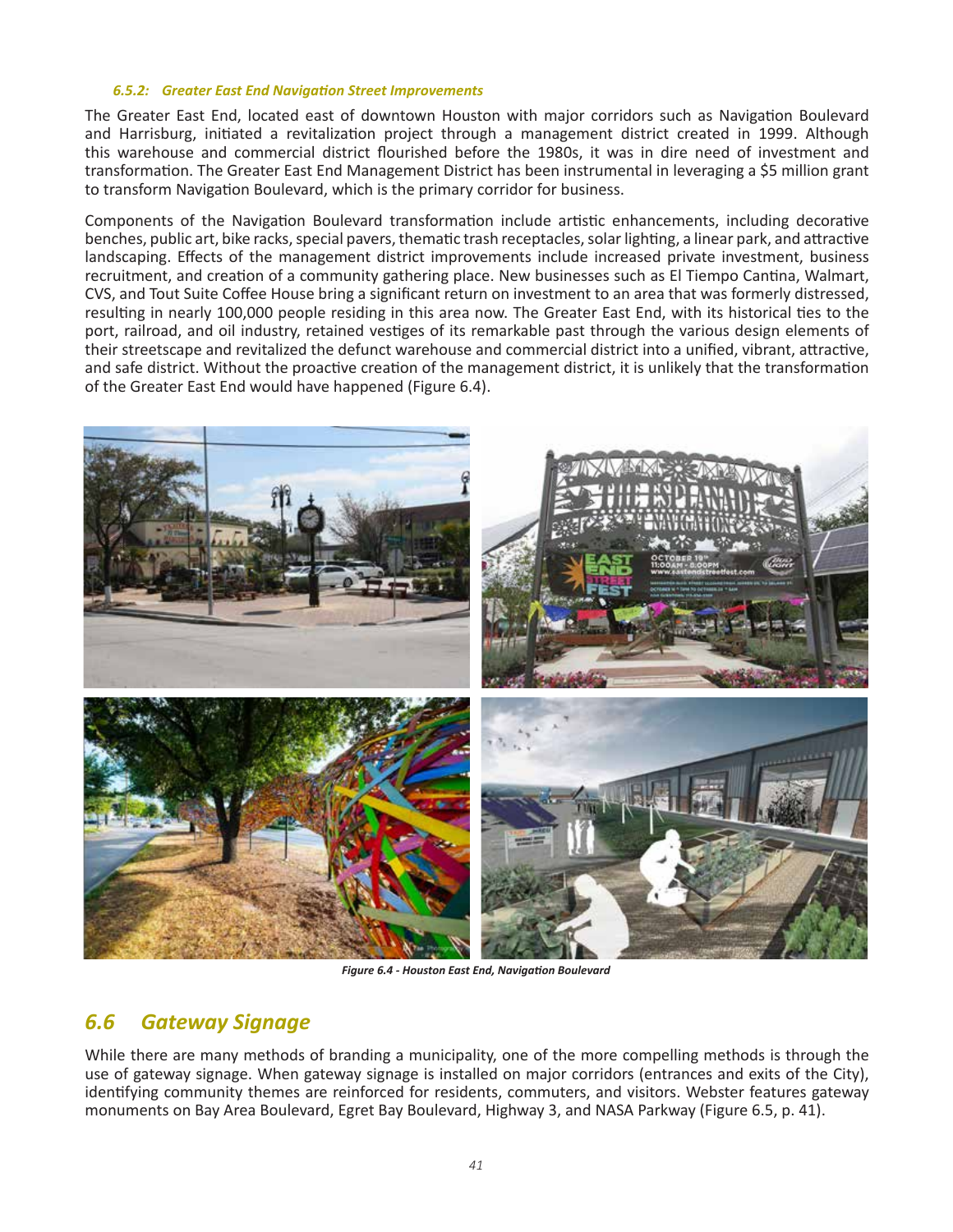

*Figure 6.5 - Gateway Signage at entrances to Webster*

Opportunities exist, however, to augment gateway signage to achieve thematic unity and create a more impactful statement capitalizing on Webster's identity and image. Cities frequently utilize gateway signage on major arterials to promote their "brand." One example on the Katy Freeway (Interstate 10) is located at the Bunker Hill exit, where a Texas star and memorable highway monuments are located. This highway monument serves as a landmark, way-finder, and branding tool (Figure 6.6).



*Figure 6.6 - Highway Monuments*

### *6.7 Single Family Residential Enhancement*

Each of Webster's single-family neighborhoods is unique based on the era of construction, density, location, and lot size. The oldest subdivision in Webster is Webdale/Old Townsite. Dating to its origins in the 1930s, it has continued to develop with small infill lots today. The City's newest subdivision, Edgewater, a master-planned community built on a former brownfield site, began construction in 2005 and continues to develop today. Other neighborhoods, like Green Acres, feature homes that were constructed from the 1960s to present time. Due to the varying times of construction and development, the style and age of homes vary markedly. Walnut Place, built in 2003, is both a commercial and residential planned development that includes an office park on Texas Avenue as well as townhomes and single-family detached residences on Travis and Brad Court.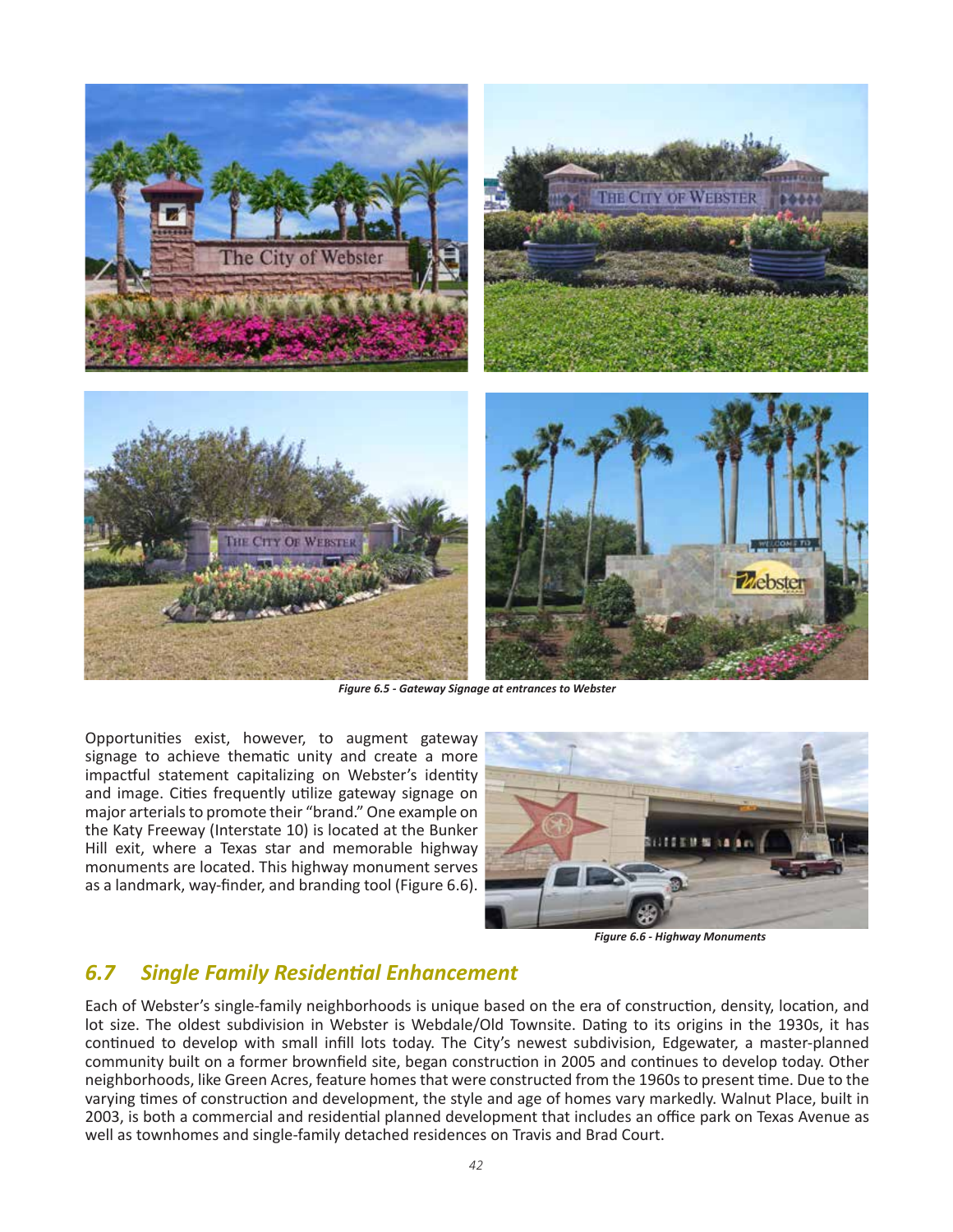An analysis of single-family developments within the City illustrates that most residential homes are constructed with durable materials, such as brick, cement board, or stucco. Additionally, all of these subdivisions have a neighborhood park within their subdivision boundaries allowing quality outdoor space for children, family, and friends to enjoy. While most of the City's neighborhoods do not look homogeneous, most of the homes constructed with masonry requirements fit current standards. There are challenges and opportunities for enhancing the municipality's single-family residential neighborhoods. Infill development, property maintenance, and continued construction are crucial to improving the City's residential sector. Webdale/Old Townsite and Green Acres feature some vacant lots that are opportune for quality infill development.

#### *6.7.1: Residential Enhancement Priorities*

- 1. Ensure that park equipment is adequately maintained and updated as needed within residential communities.
- 2. Provide incentives for durable, time-tested, lasting building materials in the construction of single-family residences.
- 3. Continue to foster the completion of the Edgewater Development.
- 4. Utilize relevant City ordinances to mitigate and resolve maintenance issues.

## *6.8 Commercial Enhancements*

The appearance and occupancy of commercial properties influence the City's commercial appearance. Upscale nationally or regionally recognized business enterprises are usually located in appealing buildings, complemented by attractive landscaping, lighting, and signage, whereas underperforming businesses tend to be located in less attractive shopping centers and buildings. The City features some commercial areas along major arteries, like NASA Parkway, that appear less appealing due to their age and use. In many instances, the buildings do not conform to the City's masonry standards, landscaping, signage, or setback requirements. This issue of enhancing nonconforming businesses along key corridors is a concern in the Comprehensive Plan (Figure 6.8, pg. 43). Ideas for redevelopment or transformation include the following:

- 1. Secure an investor who seeks to partner with the City in redevelopment initiatives.
- 2. Consider a management district as a tool for redevelopment.
- 3. Incorporate design elements, such as water features and architectural accoutrements.
- 4. Promote the use of durable materials for all commercial buildings.
- 5. Provide minimum standards for parking lot lighting.
- 6. Continue to work with existing shopping centers to improve parking lot landscaping.

#### *6.8.1: District Themes*

Districts, or areas regarded as distinct units based on particular characteristics, can be viewed as opportunities to capitalize on positioning, branding, and marketing essential assets of the community. Frequently, districts can be further defined and promoted with unique enhancements to the district, such as design, signage, artwork, and landscape amenities. Some regional examples of well defined, compelling, vibrant districts in the region include Houston's Museum District, which consists of 20 museums within a 1.5 mile radius with 8 million visitors annually. This district is outlined in marketing materials as well as by its thematic street and directional signage, architectural standards, landscaping, and parking. Another Houston-area district, *Figure 6.7 - District Themes*

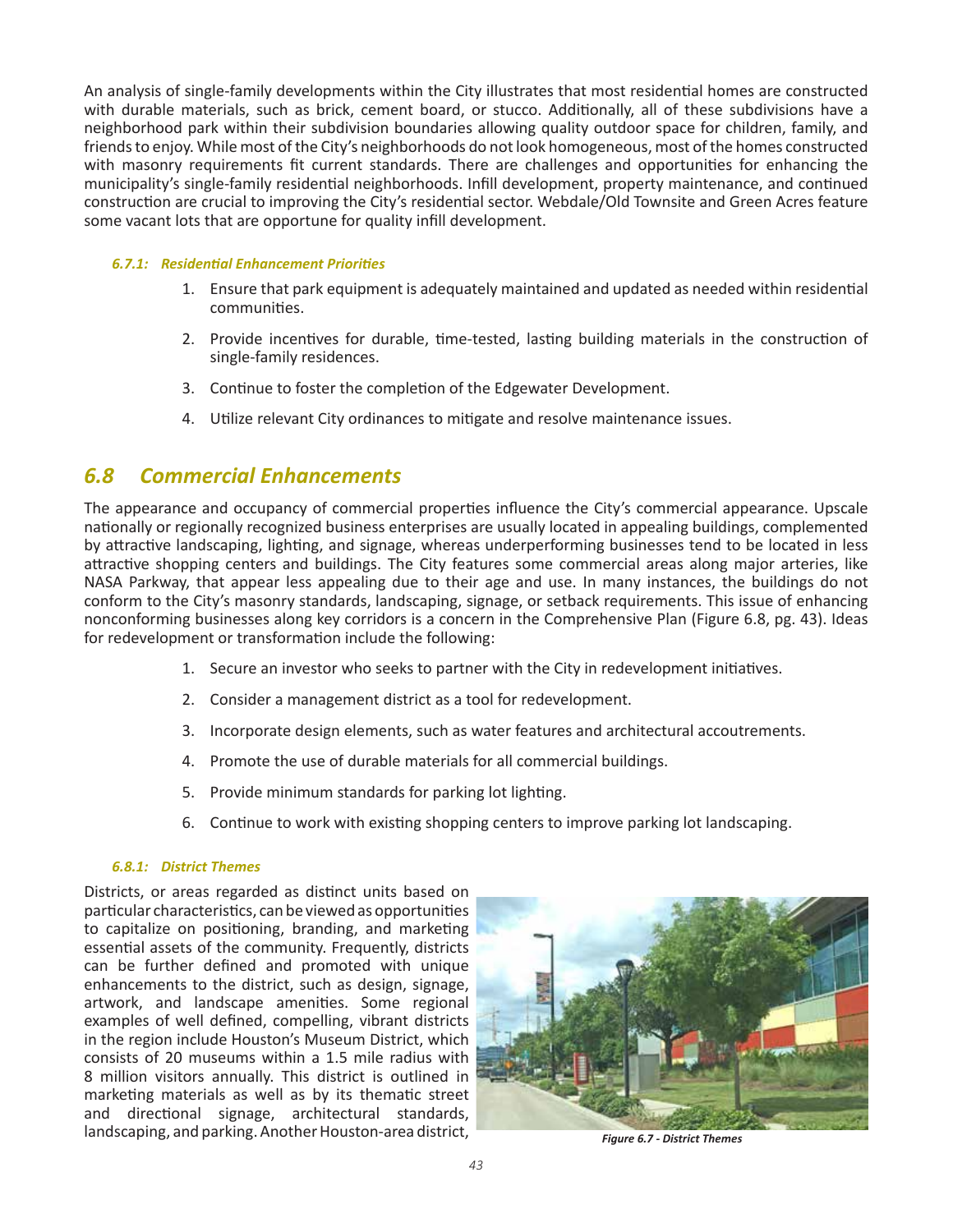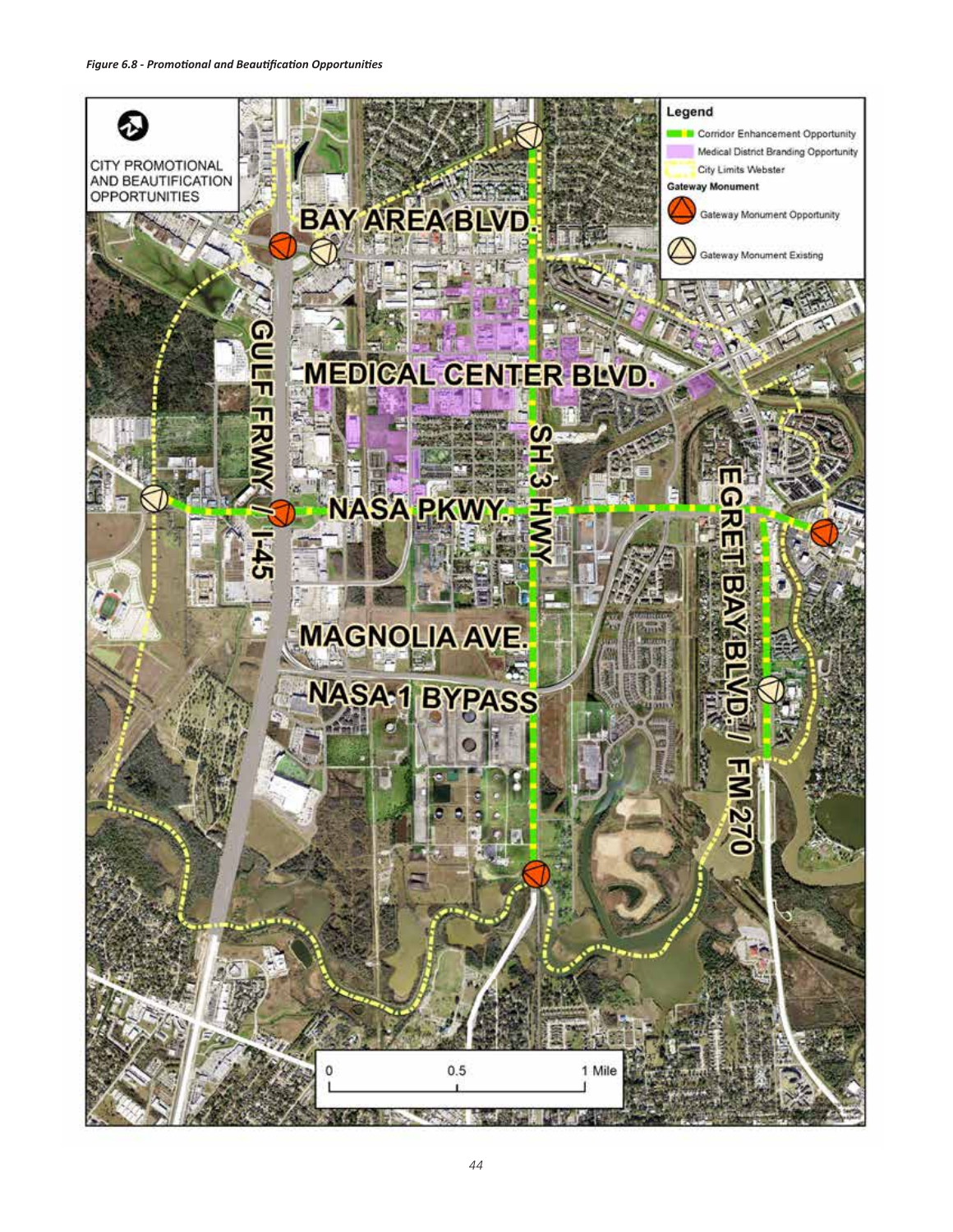Upper Kirby, is readily identifiable by its vibrant red color scheme, British-style artifacts, thriving businesses, and attractive residences (Figure 6.7, pg. 42). Like Houston, Webster has defined districts that could benefit from focused, thematic enhancements. The NASA Parkway District is established geographically but not thematically. Opportunities exist to revitalize and brand this iconic corridor with signage, art, and landscaping.

Webster's medical sector constitutes one of the City's most vibrant economic engines, therefore, needs enhancements within the two-mile area that further define and promote the City's invaluable, thriving healthcare industry. As Webster's medical sector accommodates 1.8 million visitors, this district offers an extraordinary opportunity to capitalize on its world-class healthcare offerings.

# *6.9 Utility Enhancement*

While Webster has required underground utilities for commercial development since 1998, the City features an extensive, unsightly array of overhead utility lines that contribute to visual blight. These utility corridors can be overgrown with weeds and debris, which add to the overall unsightly view. As the Houston-Galveston region experiences weather events such as hurricanes, buried lines would provide better protection from power failure and greatly enhance the visual appeal of the City.

Options to ameliorate utility corridors and overhead utility structures:

- 1. Work with CenterPoint Energy to establish a cost for these improvements. While CenterPoint Energy will not pay to bury lines, the company will provide cost estimates to facilitate planning. The City can then determine which areas will result in the best return on investment. In the case of an area suitable for a management district, the management district could provide funding for removing unsightly overhead power lines.
- 2. Relocate overhead utility lines to alleys and rear of properties whenever possible.

## *6.10 Promotion of Building Materials*

The State of Texas has limited the ability of cities to regulate building materials under House Bill 2439. This law has changed the way that cities are able to restrict building materials utilized for construction within the city. The City of Webster is properly positioned due to its utilization of Planned Development Districts for large portions of the City. All Planned Development Districts that have masonry requirements approved still must abide by those requirements. To overcome the limitations of House Bill 2439, the City of Webster should transition from a regulatory based code to requirements based on incentives to ensure desired building aesthetics (Table 6.2).



*Table 6.2 - Promotion of Building Materials*

# *6.11 Community Building*

The process of enhancing a community is not solely about buildings, streets, parks, and visual appeal but also about relationships, partnerships, events, and activities that propel a city in positive directions. Webster provides a range of community events including a City-wide cleanup, an annual fireworks show, summer youth camps, holiday promotions, After School Programs, fitness classes, and senior activities. These activities help create a sense of community and encourage a stronger and more vibrant Webster.